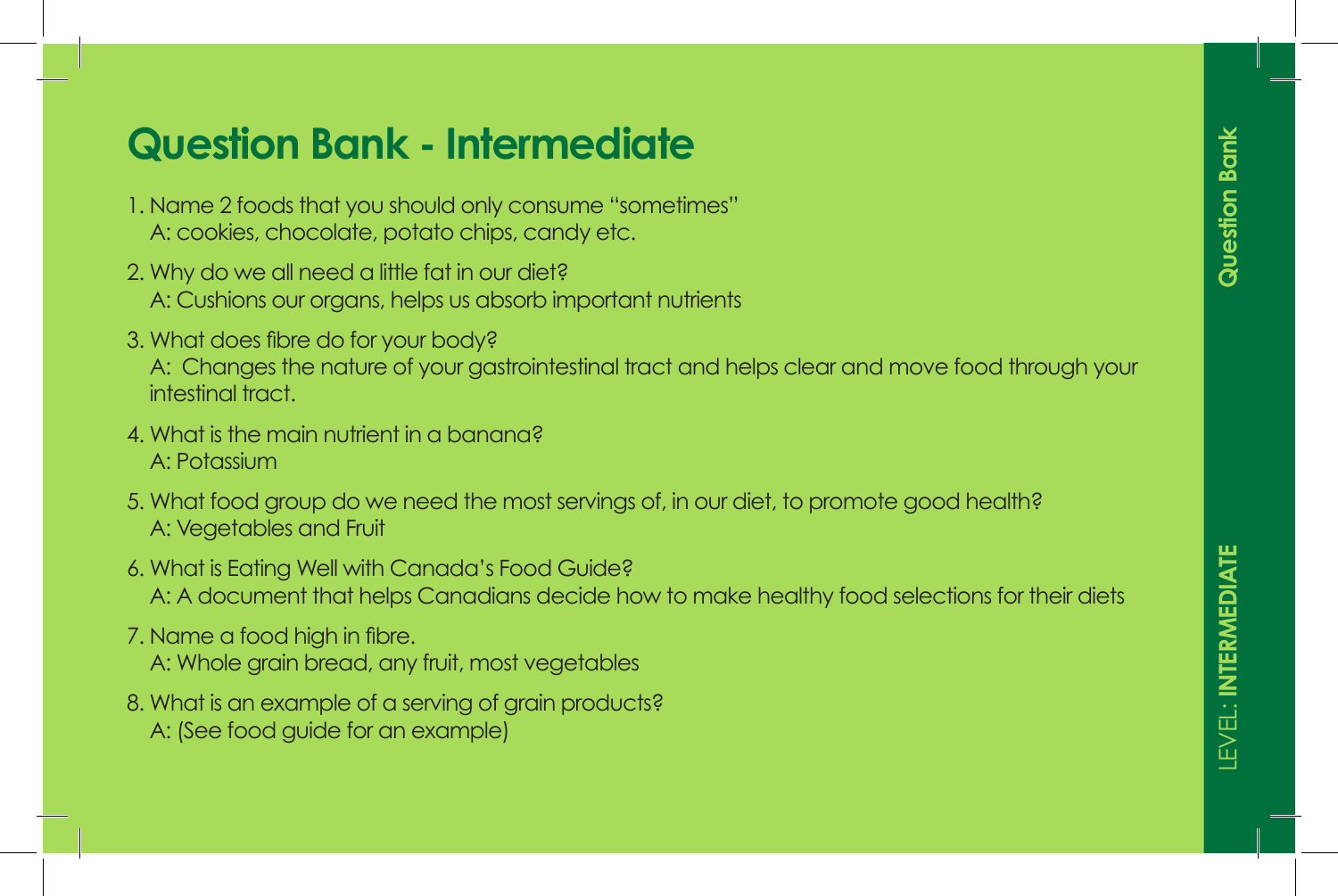- **MATERIALS ARTE:** 9. What is an example of a serving of fruit?
- Lorem insulface food guide for an example)
- <sup>1</sup> lo. What is an example of a serving of meat & alternative products? • Lorem is an oxample of a scrimg of mean a am<br>A • ISoo food quido for an oxamplo! • A: (See food guide for an example)
- **GAME:**  11. What is an example of a serving of milk & alternative products? A: (See food guide for an example)
- 12. What is an example of a serving of vegetables? 2. Lorem in the consequence of the consequence of the consequence of the consequence of the consequence of the consected  $A:$  (See food guide for an example)  $\frac{1}{2}$ . Lorem insurance and consected ameter and consected and consected and consected and consected adipiscing and consected and consected and consected and consected and consected and consected and consected and cons
- $\parallel$  13. Give 2 examples of healthy afterschool snacks.  $\blacksquare$  A: Grapes and low-fat cheese, whole grain bread with peanut butter, low-fat yogurt and fruit, etc.
- **1. Lorem installer site and situate and situate and property** and the 14. Where can you get Vitamin D from? A: From the sun, or foods like milk, fish, eggs, margarine.
- **MODIFIERS: 15. What food group helps you build strong bones?** A: Milk and Alternatives
	- 16. How much of your plate should have veggies on it, at a meal? A: Half a plate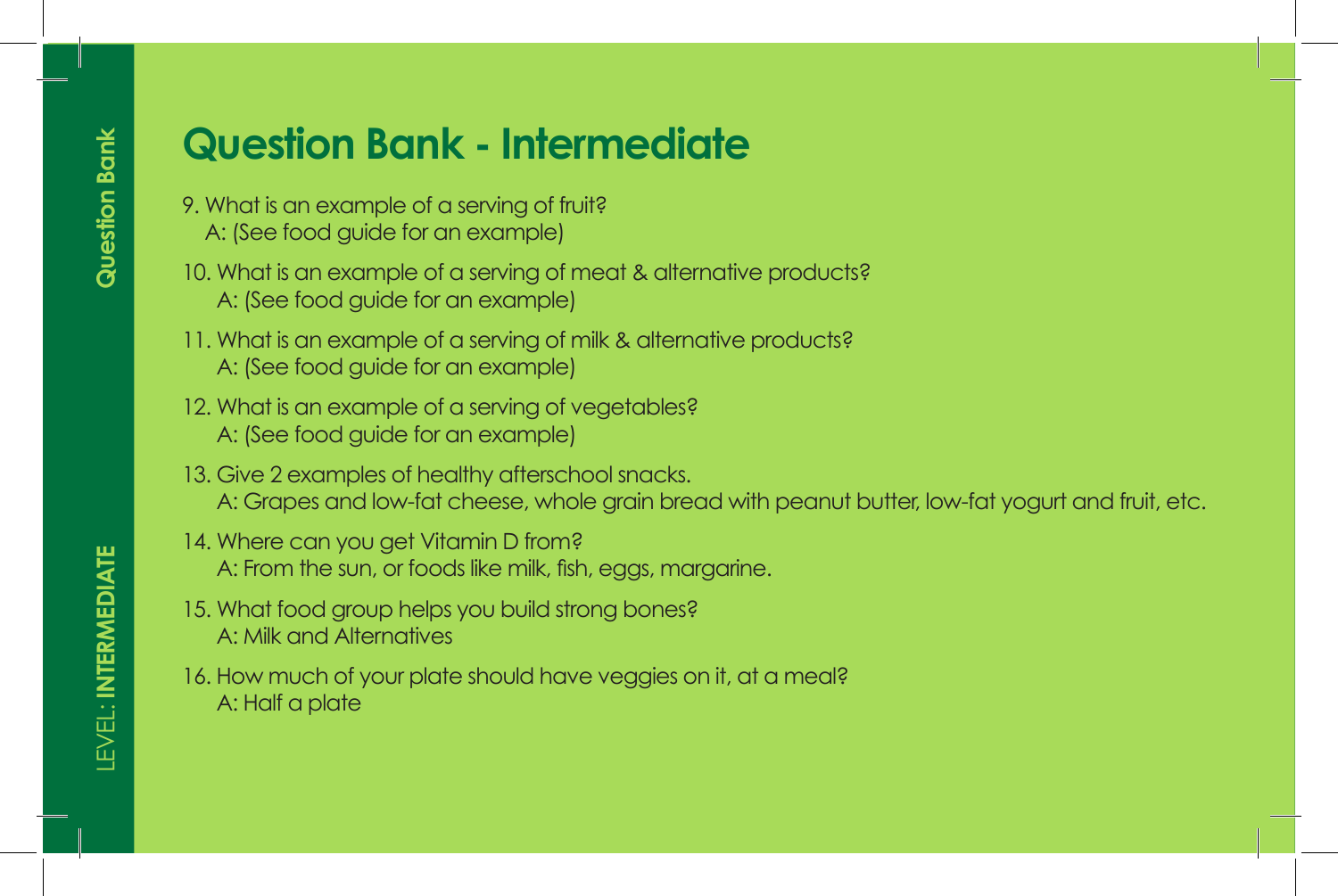- 17. Name 2 foods that contain calcium. A: Milk, yogurt, broccoli, almonds, soy milk
- 18. What exotic, round fruit with bumpy green skin is full of lots of healthy fats? A: Avocado
- 19. Which red vegetable sometimes hot, is a very good source of vitamin C? A: Red pepper
- 20. Name 5 vegetables that grow out of the ground A: potatoes, parsnips, carrots, broccoli, onions
- 21. In which food group would you find yogurt? A: Milk and Alternatives
- 22. What kind of smelly meat alternative is full of healthy fats? A: Fish
- 23. How many slices of bread give you one serving of grains? A: One
- 24. How many glasses of water should you drink each day? A: 8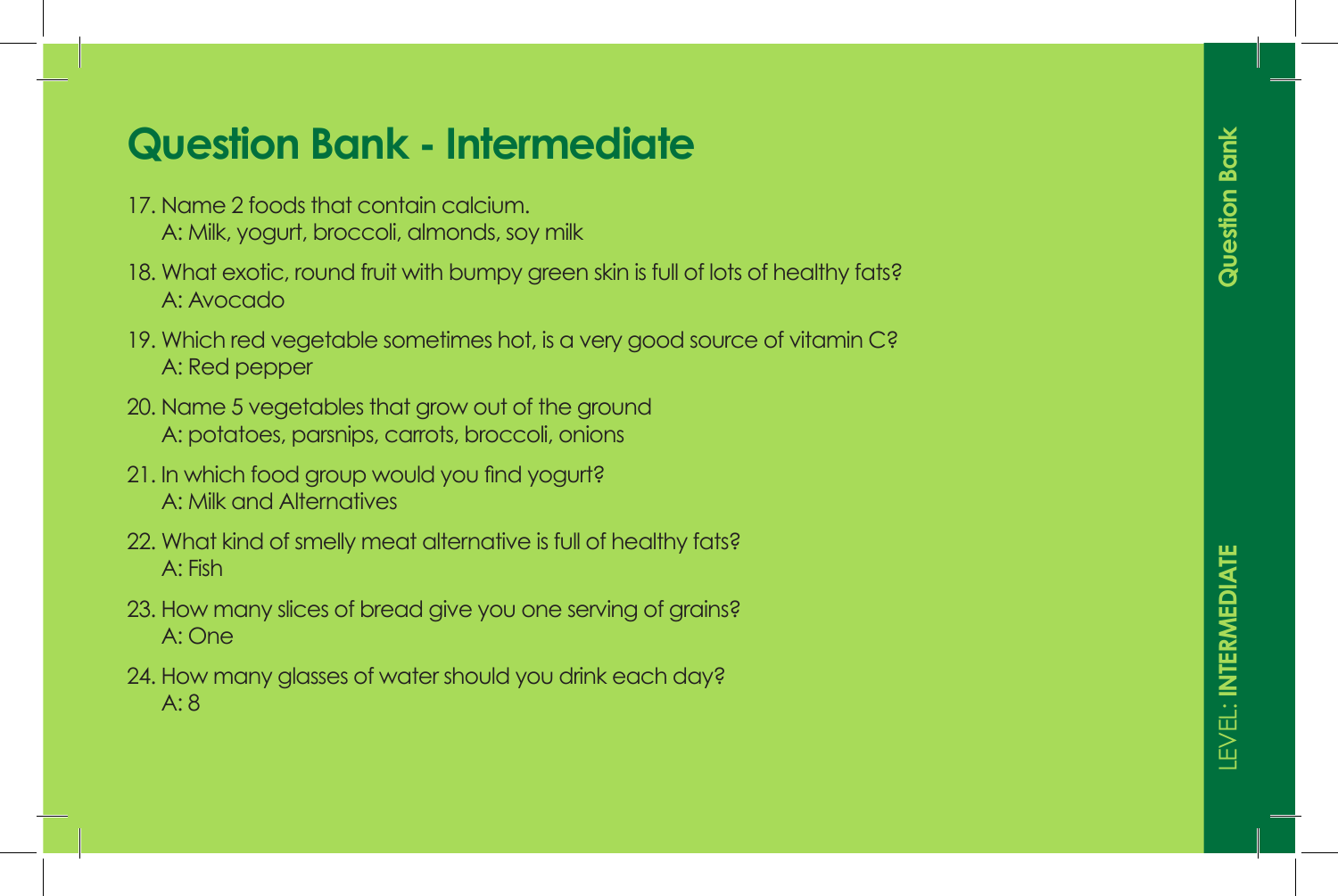- 25. What vitamin can you get from the sun? A: Vitamin D
- 26. What is found in fruits and vegetables that make them so good for you? A: Vitamins, minerals, water
- 27. What vitamin is found in many citrus fruits? A: Vitamin C
- 28. What kind of meat alternative do chickens lay? A: Eggs
- 29. Foods from which food group help build muscles? A: Meat & Alternatives
- 30. Foods from which food group give you energy for learning and playing? A: Grain products
- 31. Foods from which food group help your body heal cuts and bruises? A: Fruits & Vegetables
- 32. Which food group helps prevent diseases such as cancer, heart disease, and diabetes? A: Fruits and Vegetables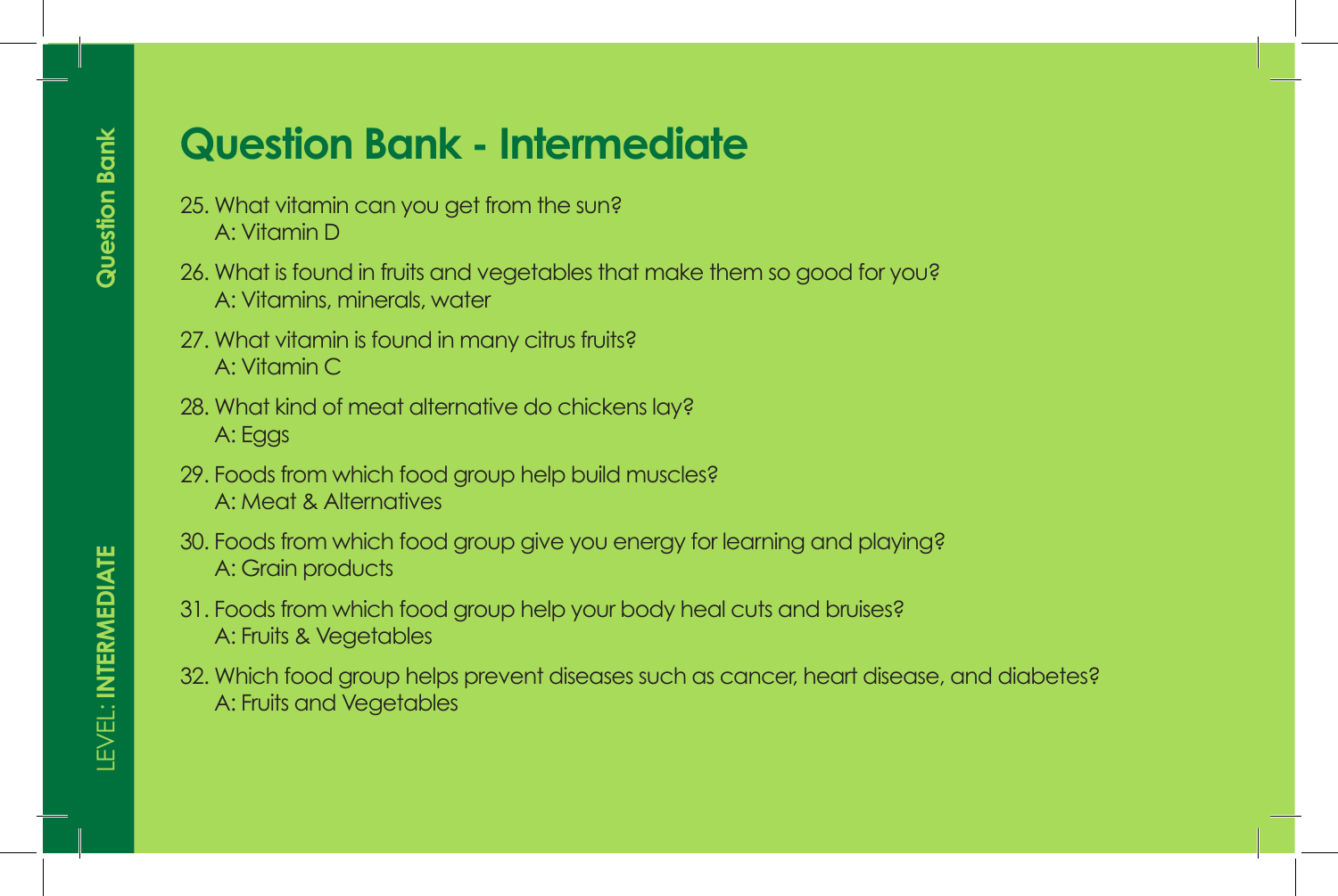- 33. Are processed foods such as ham a high source of salt? A: Yes
- 34. Are today's soda cups at most restaurants the same size as those in the 1960's? A: No, they are much bigger now.
- 35. Name 2 benefits of being active A: Reduces stress, better circulation, stronger heart, weight management, chronic disease prevention, fun
- 36. Is there more vitamin C in an orange juice or a cup of Broccoli? A: a cup of broccoli
- 37. Should you stop drinking milk if you're lactose intolerant? A: No, you should drink lactose-free milk instead
- 38. Are unlimited amounts of cheese in the diet healthy? A: No, because it is high in saturated fat and very filling so it will stop you from eating other nutritious foods
- 39. Are all restaurant meal sizes and portions exactly how much a person needs? A: No, they tend to be larger than what we need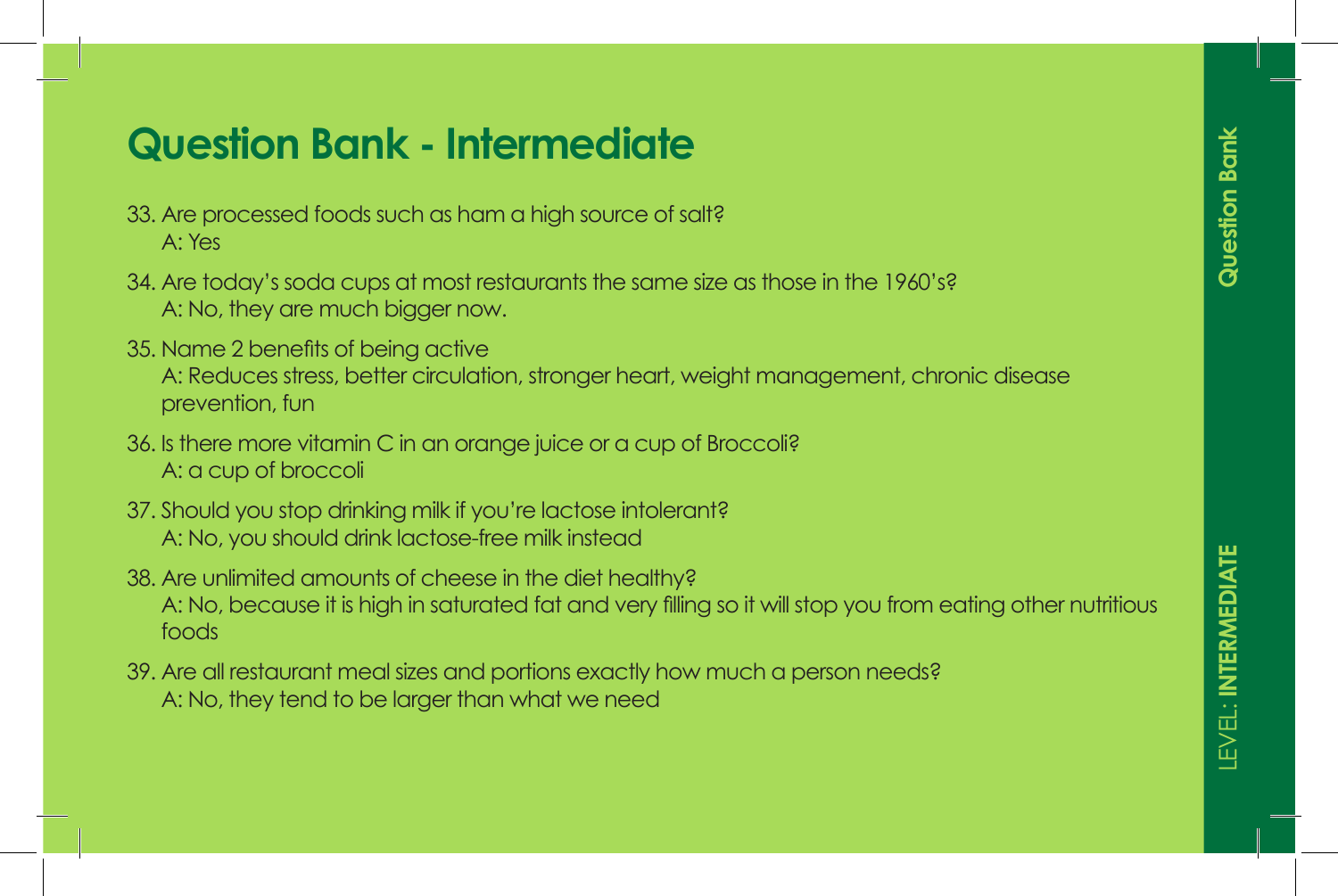- 40. Are Gatorade and other sports drinks a much healthier choice than pop? A: No
- 41. Which mineral deficiency may lead to osteoporosis in later life? A: Calcium deficiency
- 42. Name the two types of diabetes? A: Type 1 and Type 2 diabetes
- 43. Which vitamin is associated with vision? A: Vitamin A
- 44. Which food group does tofu belong to? A: Meat and Alternatives
- 45. What is yellow, grows under the ground, and is a high source of starch? A: Potato
- 46. How much of your plate should have meats and alternatives on it? A: A quarter of your plate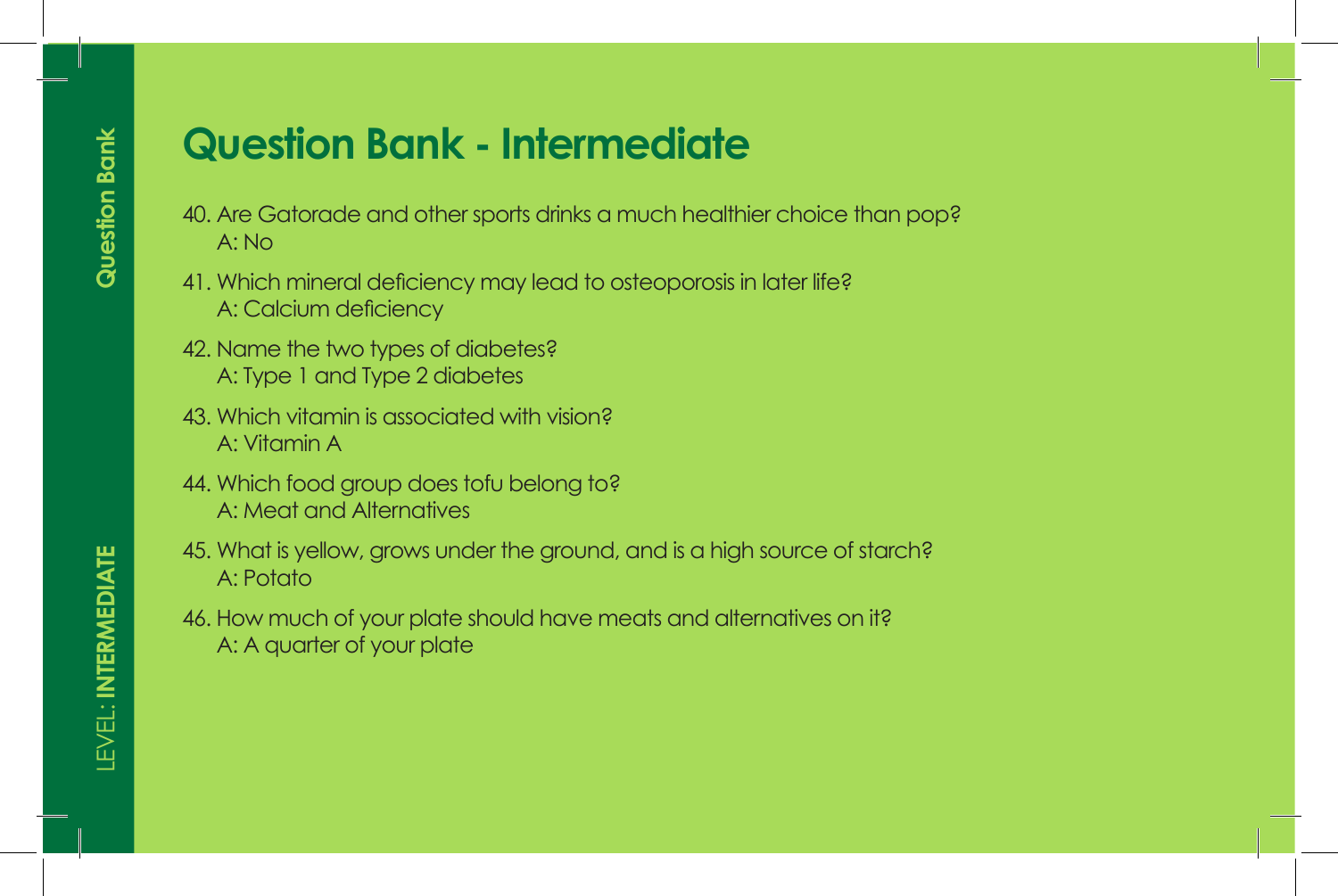- 47. The best source of nutrition information is: The internet Diet books Health Food Stores Your doctor **A Dietitian**
- 48. Where do most people get most of their salt from? Table salt added at the table Soya Sauce Salt added during cooking of pasta and vegetables **Processed Foods**
- 49. Most people in North America eat more protein than their bodies require A: True
- 50. Osteoporosis can be prevented by: Adequate calcium intake Adequate vitamin D intake Weight bearing exercise **All of the above**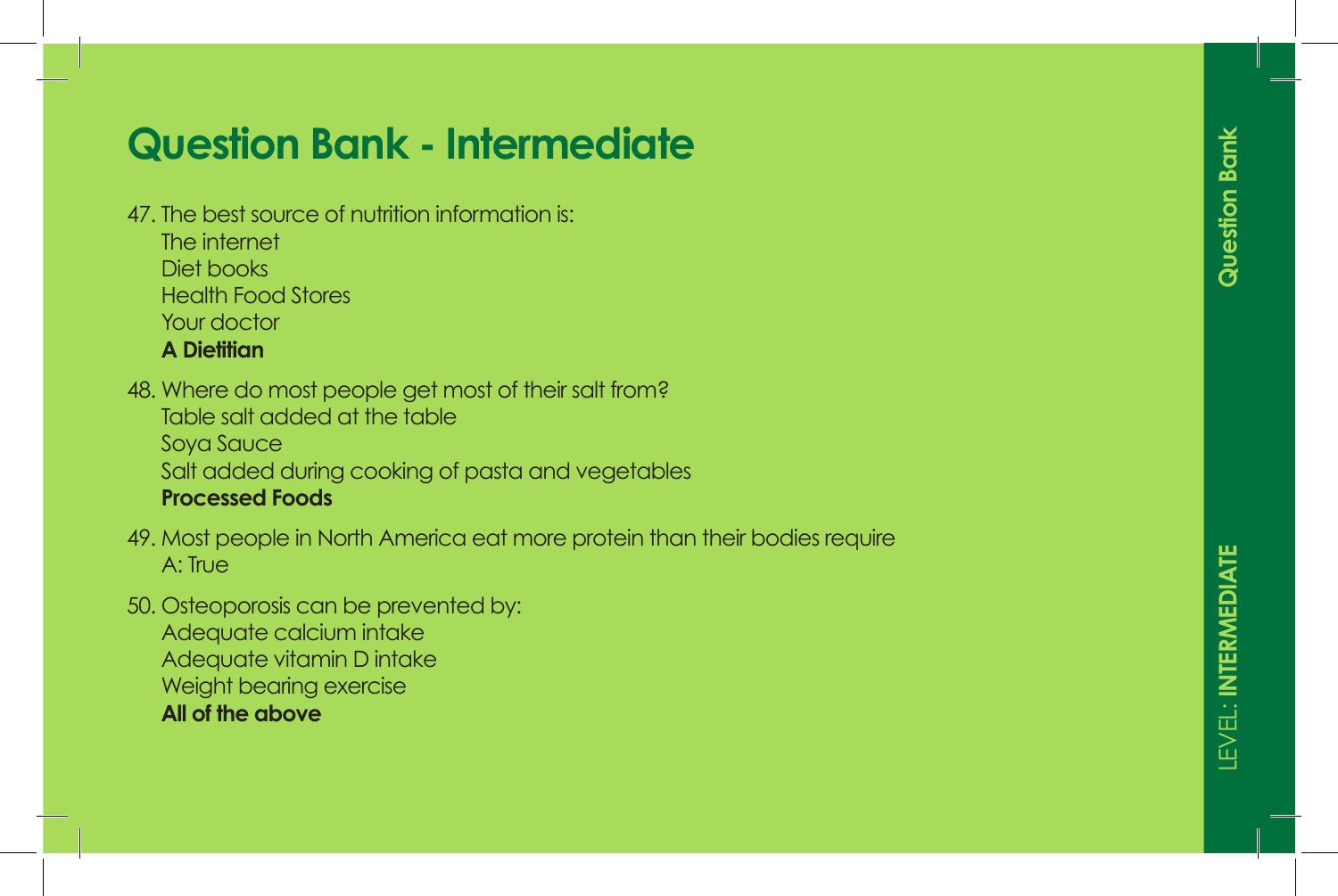- 51. How can you tell which fruit and vegetables are more nutrient-rich? A: Darker, brighter colors
- 52. Name three good sources of fiber.
	- A: Beans, whole grain breads, vegetables and fruit (best with skin on)
- 53. Skim milk is watered down milk and so has fewer nutrients than 1%, 2% or homogenized. A: False
- 54. Children should have homogenized milk until at least 2 years of age. A: True
- 55. Is all the fat and cholesterol in an egg found in the yolk, the white, or the shell? A: Yolk
- 56. Hydrogenation is a process in which good is turned into bad  $\Box$ . A: Fat
- 57. If something is natural, it cannot be harmful. A: False
- 58. Athletes need to take protein supplements A: False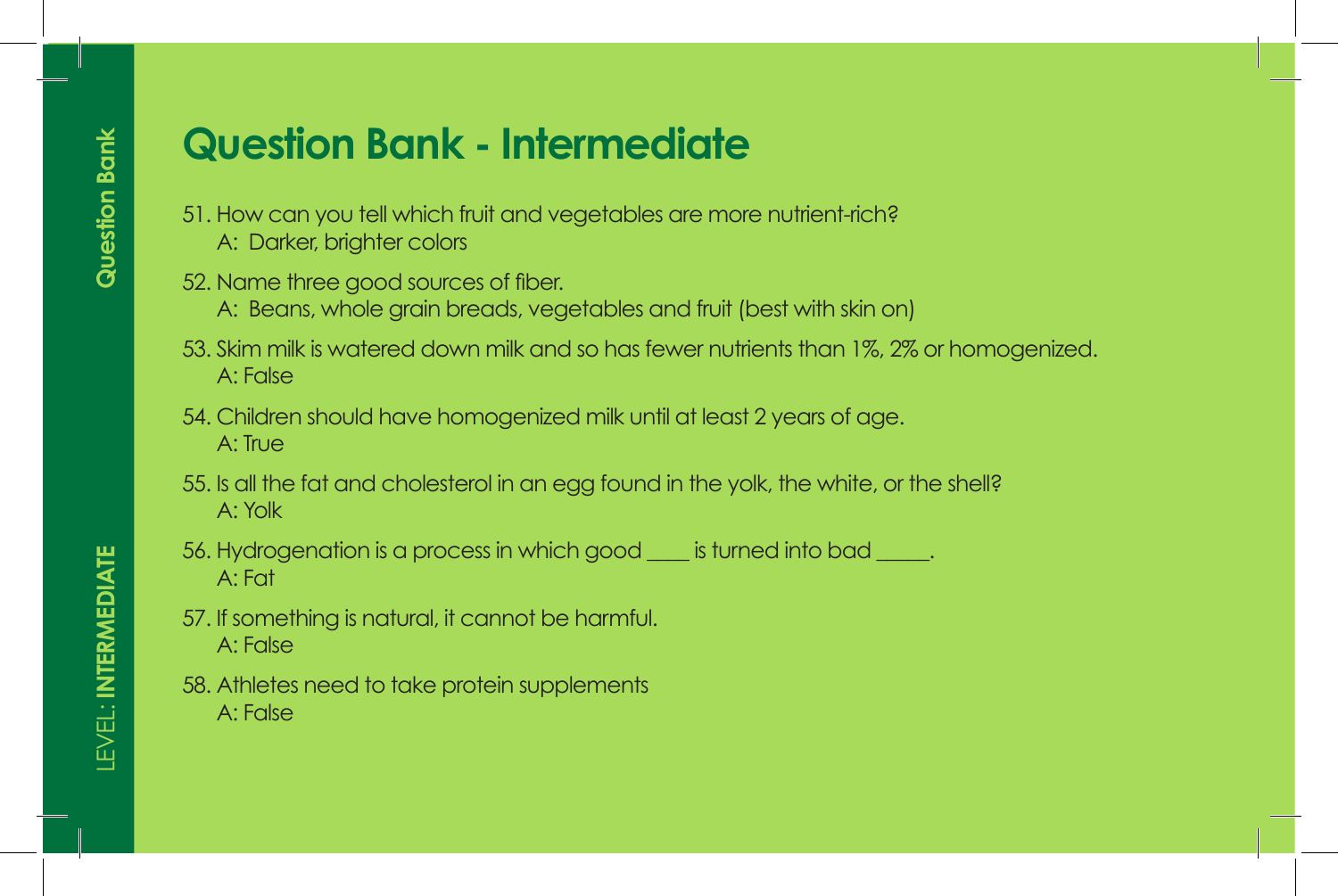- 59. There is the same amount of sugar in a cup of chocolate milk as in:
	- **An orange**
	- A chocolate bar
	- A can of pop
	- A bag of skittles
- 60. How many teaspoons of sugar are there in one serving of Sunny Delight? A: 7
- 61. Bison, elk, moose and deer are good lean meats to eat A: True
- 62. Which food group is the smallest part of the rainbow in Canada's Food Guide? A: Meats and Alternatives
- 63. If you have anemia, you may want to choose foods high in which mineral? A: Iron
- 64. Calcium is important in blood clotting. A: True
- 65. Weight bearing exercise is important in building and maintaining strength of your bones A: True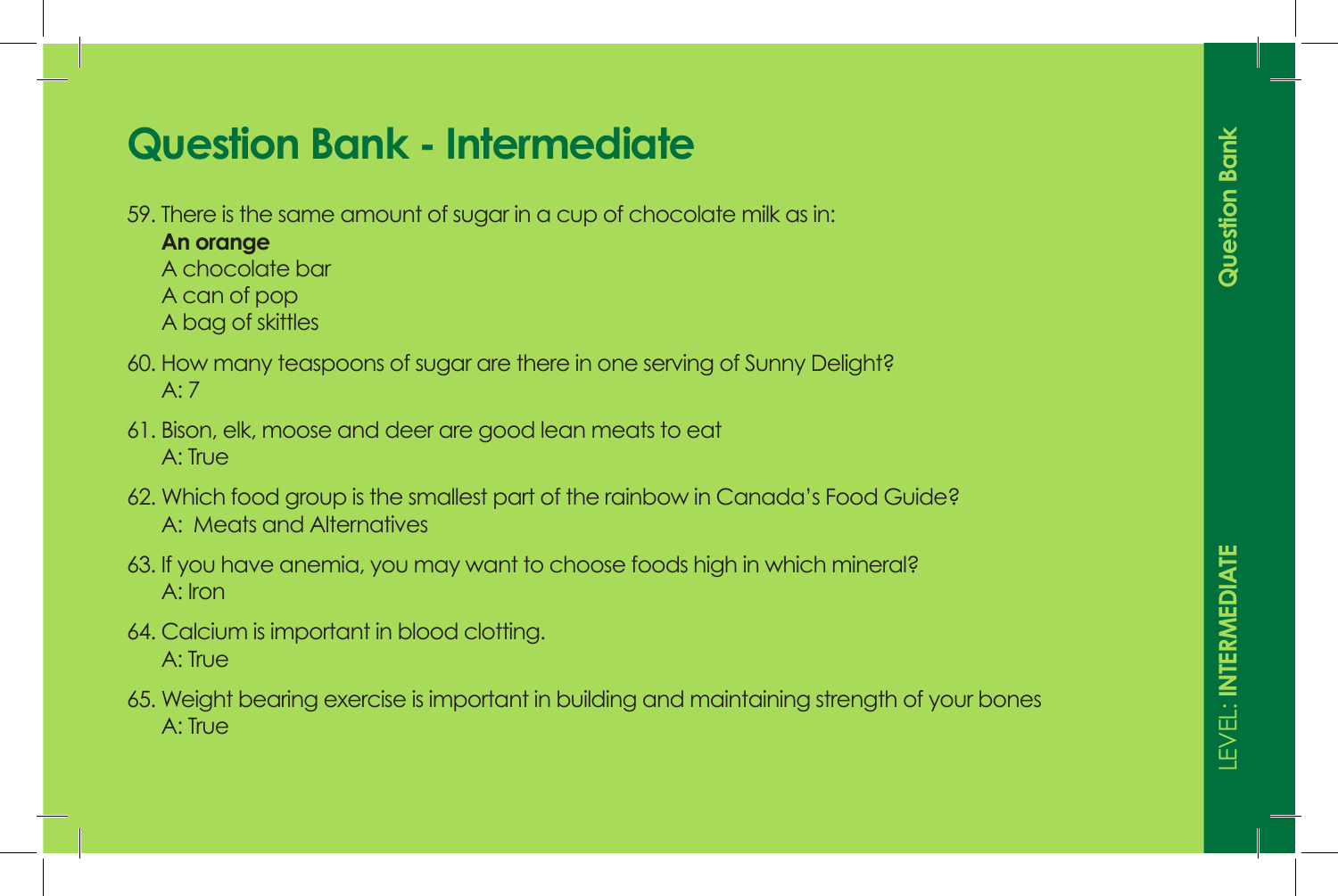- 66. Which of the following nutrients is known as the sunshine vitamin?
	- Vitamin C
	- Vitamin A
	- Vitamin K
	- **Vitamin D**
- 67. All of the following are needed for strong bones except:
	- **Vitamin A Calcium** Magnesium Vitamin D
- 68. Which of these nutrients is the preferred energy source for the body? B Complex Vitamins
	- **Carbohydrates**
	- **Fats**
	- **Fibre**
- 69. This mineral is essential for healthy red blood cells and a deficiency causes anemia.

#### **Iron**

Magnesium

- Iodine
- **Chromium**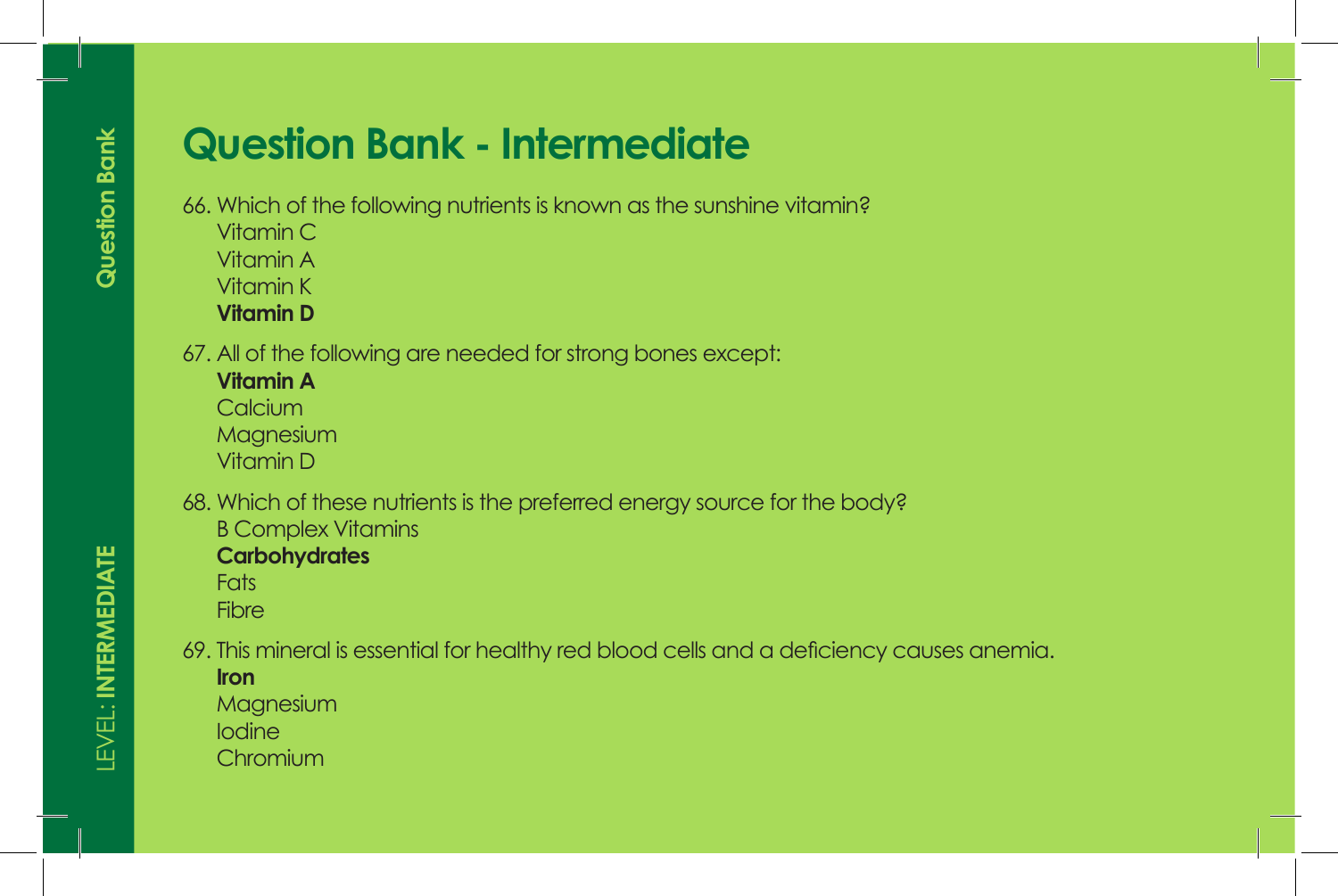70. HDL is the "good" cholesterol and necessary for optimal health.

**True** False

#### 71. Which of the following can lead to heart disease when you get older?

Being overweight Eating too much saturated fat and cholesterol Not exercising **All of the above**

None of the above

- 72. How big is your heart? The size of a baseball **Slightly larger than your fist** The size of a large grapefruit The size of an egg
- 73. A cola drink is not very good to drink before bedtime because of an ingredient called that may keep you awake.
	- **Water**

**Caffeine**

Sodium

**Potassium**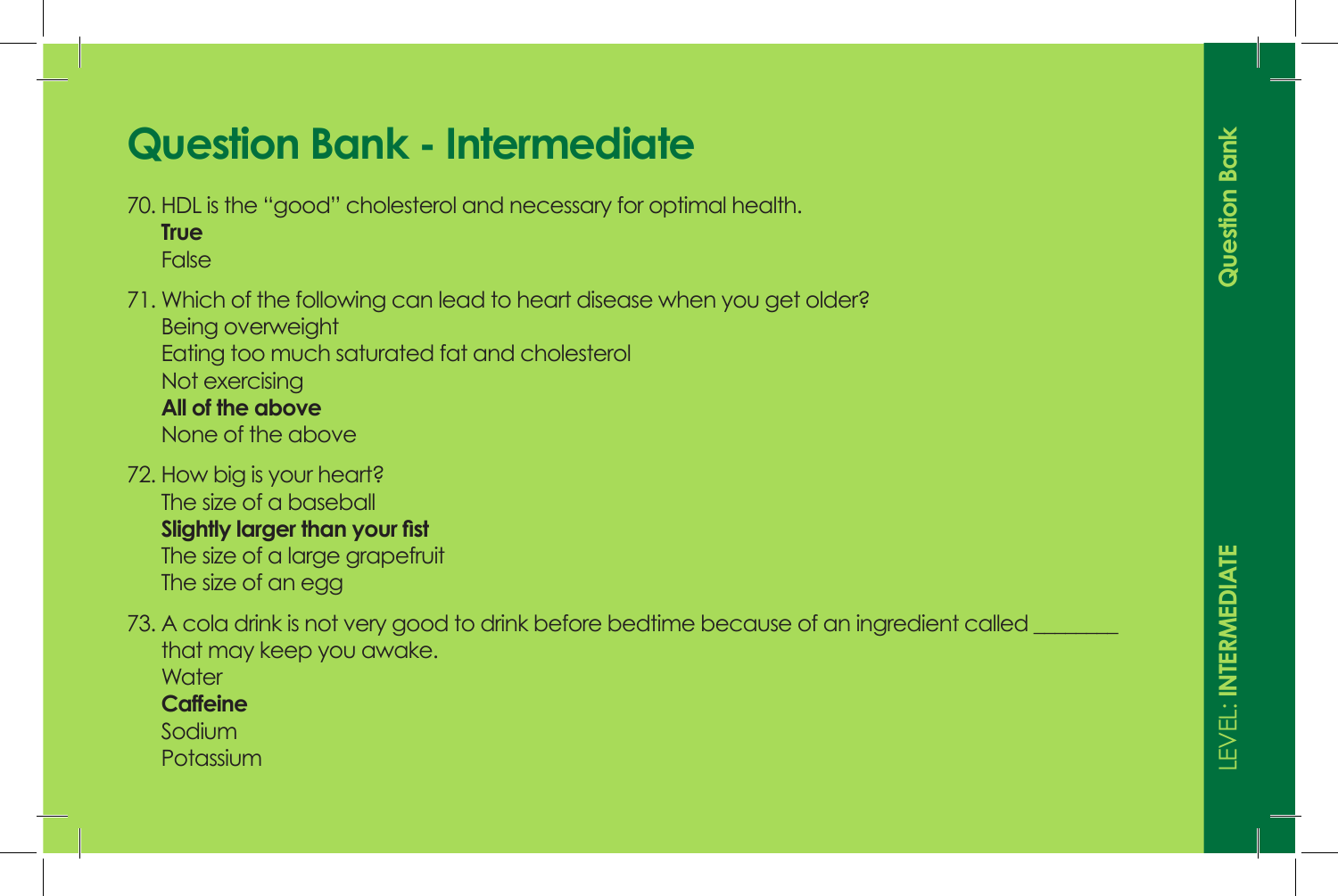- 74. Iron is important because: It keeps the kidneys functioning **Helps prevent infections and anemia** It helps balance blood sugar levels It builds strong bones
- 75. Which of the following beverages has no fat, sugar, or oils? Milk Root beer
	- Coffee with cream **Iced tea unsweetened**
	- Lemonade
- 76. You should be eating 5-6 servings of vegetables and fruit each day
	- **True** False
- 77. Blood does not transport oxygen from the heart to other parts of your body **True** 
	- **False**